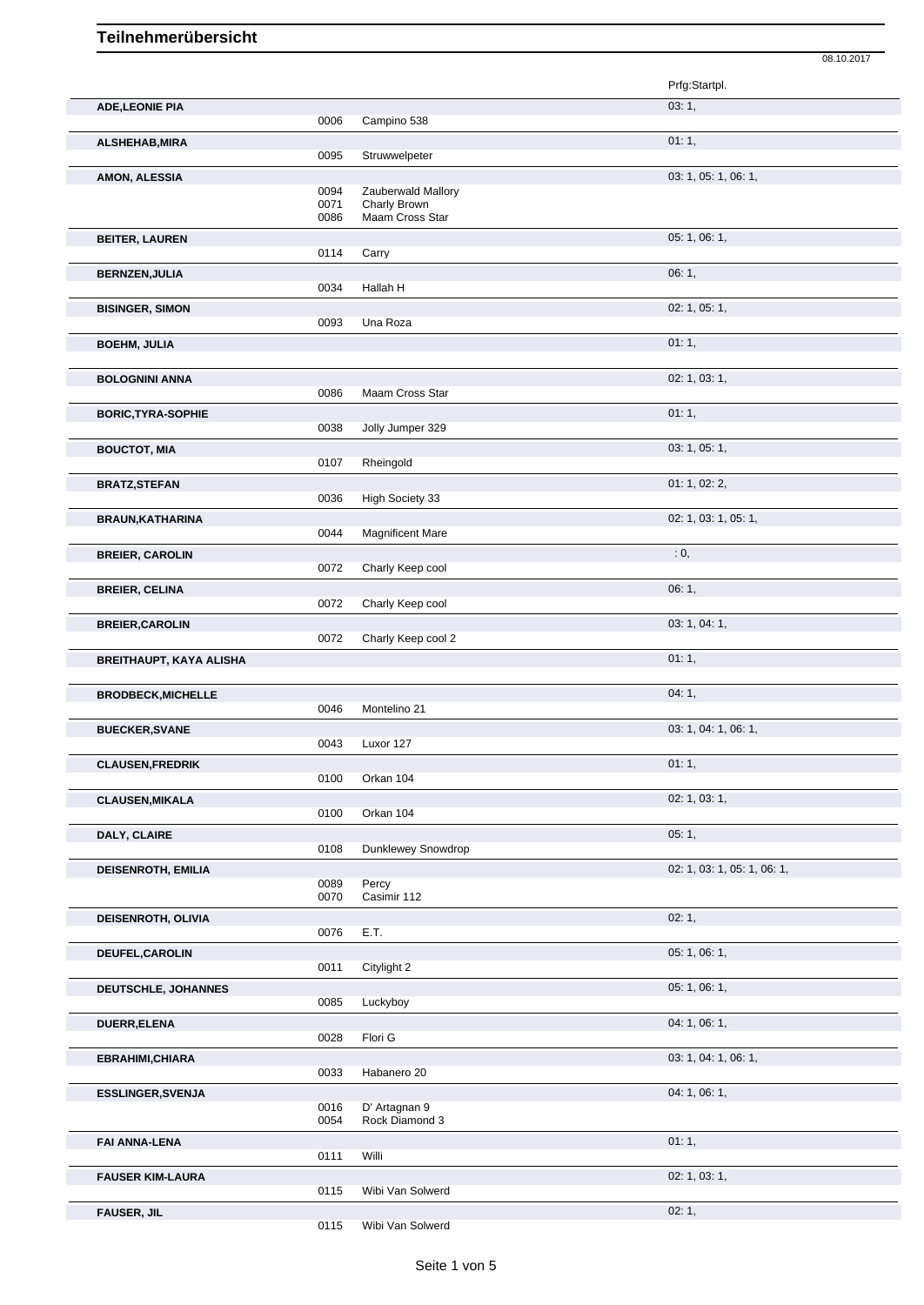08.10.2017

|                              |                      |                                                      | Prfg:Startpl.        |
|------------------------------|----------------------|------------------------------------------------------|----------------------|
| FEHRENBACHER, SVENJA         | 0083<br>0081         | Lois van Gal<br>Janot                                | 03: 1, 05: 1, 06: 1, |
| <b>FEZER, FREDERICA</b>      | 0091                 | Schlitzohr                                           | 03: 1, 05: 1, 06: 1, |
| <b>FISCHER, JULIA</b>        | 0103                 | Cristello PH                                         | 06:1,                |
| <b>FRANZ LEA</b>             | 0112                 | Lady                                                 | 02:1,                |
| FUHRER, LAURA                |                      |                                                      | 03: 1, 05: 1,        |
|                              | 0077<br>0084         | Go on Lucy<br>Lucky                                  |                      |
| <b>GAECKLE, JULE</b>         | 0066                 | Wander 4                                             | 02:1,                |
|                              | 0020<br>0005<br>0061 | Dear Blondie<br><b>Buenteeichen Nevito</b><br>Shanuc |                      |
| GAECKLE, LEA-MALIN           |                      | Dear Blondie                                         | 04:1,                |
|                              | 0020<br>0005<br>0061 | <b>Buenteeichen Nevito</b><br>Shanuc                 |                      |
| <b>GONSER, AMELIE</b>        |                      |                                                      | 04:1,                |
|                              | 0051<br>0041         | Old Cheppito<br>Kasper xx 161                        |                      |
| <b>GRAMER, EMILY</b>         | 0056                 | Rotterdam 7                                          | 05:1,                |
| <b>GRATWOHL, YVES PASCAL</b> |                      |                                                      | 04:1,                |
|                              | 0059                 | Schweinsteiger EW                                    |                      |
| GROSS, EVA                   | 0047<br>0068         | Navar 7<br>Zigeunerin 30                             | 03: 1, 04: 1,        |
| <b>GUENTHNER, CAROLIN</b>    | 0106                 | Kretacz                                              | 05: 1, 06: 1,        |
| HAFNER, JULIA                |                      |                                                      | 01:1,                |
|                              | 0116                 | Foxy                                                 | 03: 1, 05: 1,        |
| <b>HANKE, LENA MARIE</b>     | 0042                 | Lenyard                                              |                      |
| <b>HANKE, LEONIE</b>         | 0042                 | Lenyard                                              | 03: 1, 05: 1,        |
| <b>HANKE, PHILINE</b>        | 0045                 | Milcky Way                                           | 02: 1, 03: 1,        |
| <b>HANKE, PIA-SOPHIE</b>     | 0029                 | Flyer 19                                             | 04:1,                |
| <b>HARTL, JONA NOEE</b>      | 0013                 | Come Back H                                          | 05:1,                |
| <b>HARTL, MINA</b>           |                      |                                                      | 05: 1, 06: 1,        |
|                              | 0007                 | Candellino                                           |                      |
| <b>HAUSER, FELICITAS</b>     | 0067<br>0019         | Welieno<br>Dark Diamond J                            | 04:2,                |
| <b>HERTER, LORENA</b>        | 0065                 | Vilou 12                                             | 04: 1, 06: 1,        |
| <b>HINDENNACH ZOE</b>        | 0080                 | Janko                                                | 02:1,                |
| HINDENNACH, SILAS            | 0076                 | E.T.                                                 | 01:1,                |
| <b>HIRT, KARIN</b>           | 0031                 | Graciosa 25                                          | 06:1,                |
| HOCH, ANTONIA                | 0077                 | Go on Lucy                                           | 03:1,                |
| <b>HUG, CELINE</b>           | 0087                 | Monty                                                | 02: 1, 05: 1,        |
| <b>ITTA,LENA</b>             | 0060                 | Shakira H 2                                          | 03: 1, 04: 1,        |
| JONELEIT, VIVIANNE           | 0071                 | Charly Brown                                         | 02:1,                |
|                              |                      |                                                      |                      |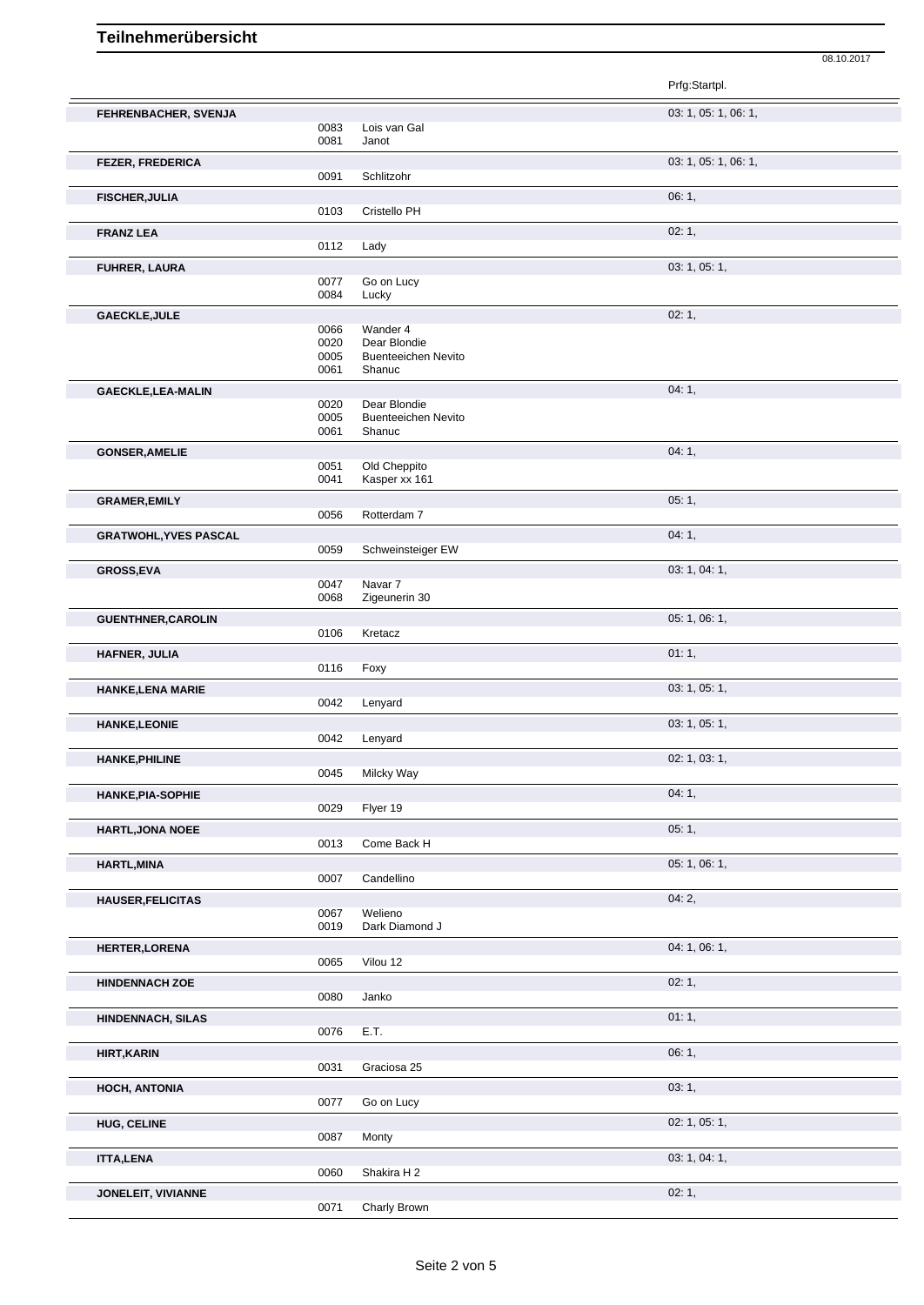|                              |      |                                | 08.10.2017    |  |
|------------------------------|------|--------------------------------|---------------|--|
|                              |      |                                | Prfg:Startpl. |  |
| <b>KAISNER, JENNIFER</b>     |      |                                | 05: 1, 06: 1, |  |
|                              | 0058 | Schocko-pop                    |               |  |
|                              | 0001 | Amor 437                       |               |  |
| <b>KELLNER, FABIENNE</b>     | 0035 | Harrison 11                    | 04:1,         |  |
|                              |      |                                |               |  |
| <b>KIENLE MARLA</b>          | 0112 | Lady                           | 02:1,         |  |
|                              |      |                                | 06: 1,        |  |
| <b>KLUMPP, NELE</b>          | 0093 | Una Roza                       |               |  |
| KORSTEN, JULIA               |      |                                | 03: 1, 04: 1, |  |
|                              | 0017 | Dany de Niro 2                 |               |  |
| <b>KRAUT, LORENZ GUENTER</b> |      |                                | 05:1,         |  |
|                              | 0068 | Zigeunerin 30                  |               |  |
| LANG, ALINA                  |      |                                | 03: 1, 04: 1, |  |
|                              | 0030 | Foster 38                      |               |  |
| LEHMACHER, JUDITH            |      |                                | 03: 1, 04: 1, |  |
|                              | 0014 | Contiro                        |               |  |
| <b>LEHMACHER, SOPHIA</b>     |      |                                | 03:1,         |  |
|                              | 0014 | Contiro                        |               |  |
| LIND, JOSEPHINE              |      |                                | 02:1,         |  |
|                              | 0094 | Zauberwald Mallory             |               |  |
| LUDWIG, SINA                 |      |                                | 02: 1, 03: 1, |  |
|                              | 0113 | De Noord                       |               |  |
| LUENZ, CARLOTTA              | 0023 | Domino 909                     | 01: 1, 02: 1, |  |
|                              |      |                                |               |  |
| <b>MAESTLING, LENI</b>       | 0094 | Zauberwald Mallory             | 02:1,         |  |
|                              |      |                                | 04:1,         |  |
| <b>MAROLLE, STELLA</b>       | 0050 | No-No                          |               |  |
| <b>MUELLER, JANINE</b>       |      |                                | 03: 1, 06: 1, |  |
|                              | 0010 | Cindira                        |               |  |
| <b>MUELLER, VANESSA</b>      |      |                                | 03:1,         |  |
|                              | 0055 | Rosalie 203                    |               |  |
|                              | 0024 | Don Luigi Laureenzo di Lonesta |               |  |
| <b>OSWALD LUC</b>            |      |                                | 01:1,         |  |
|                              |      |                                |               |  |
| <b>OSWALD, VEA</b>           | 0003 | Blue Star 6                    | 01:1,         |  |
|                              | 0009 | Cappuccino 182                 |               |  |
| PAJONK, ANNABELL             |      |                                | 06: 2,        |  |
|                              | 0039 | Kaja 44                        |               |  |
|                              | 0018 | Dark Angel S.                  |               |  |
| <b>RAUSCHER, OSKAR</b>       |      |                                | 02: 1, 05: 1, |  |
|                              | 0048 | Never Mind 25                  |               |  |
| RAUSCHER, THERESA            | 0048 | Never Mind 25                  | 06:1,         |  |
|                              |      |                                |               |  |
| <b>REINHOLD CAROLIN</b>      | 0111 | Willi                          | 01:1,         |  |
|                              |      |                                | 04:1,         |  |
| RIEPL, MAIKE                 | 0102 | Valesco 53                     |               |  |
| ROLLER, ANIKA                |      |                                | 03:1,         |  |
|                              | 0101 | Sara 108                       |               |  |
| <b>ROLLER, LUISA</b>         |      |                                | 02: 1, 03: 1, |  |
|                              | 0101 | Sara 108                       |               |  |
| <b>ROSNER, MICHELLE</b>      |      |                                | 03: 1, 06: 1, |  |
|                              | 0109 | Sonic Bay                      |               |  |
| <b>ROSNER, SINJA</b>         |      |                                | 01:1,         |  |
|                              | 0109 | Sonic Bay                      |               |  |
| <b>ROSNER, SELINA</b>        |      |                                | 03:1,         |  |
|                              | 0063 | Unique 81                      |               |  |
| RUEHLE, JULIA                |      |                                | 06:1,         |  |
|                              | 0027 | FBW Lord Louis R               |               |  |
| <b>SCHAEFER, JANIKA</b>      |      |                                | 03:1,         |  |
|                              | 0073 | Cornelius                      |               |  |
| <b>SCHAEFER, LEONIE</b>      |      |                                | 01:1,         |  |

0098 Magic Soraya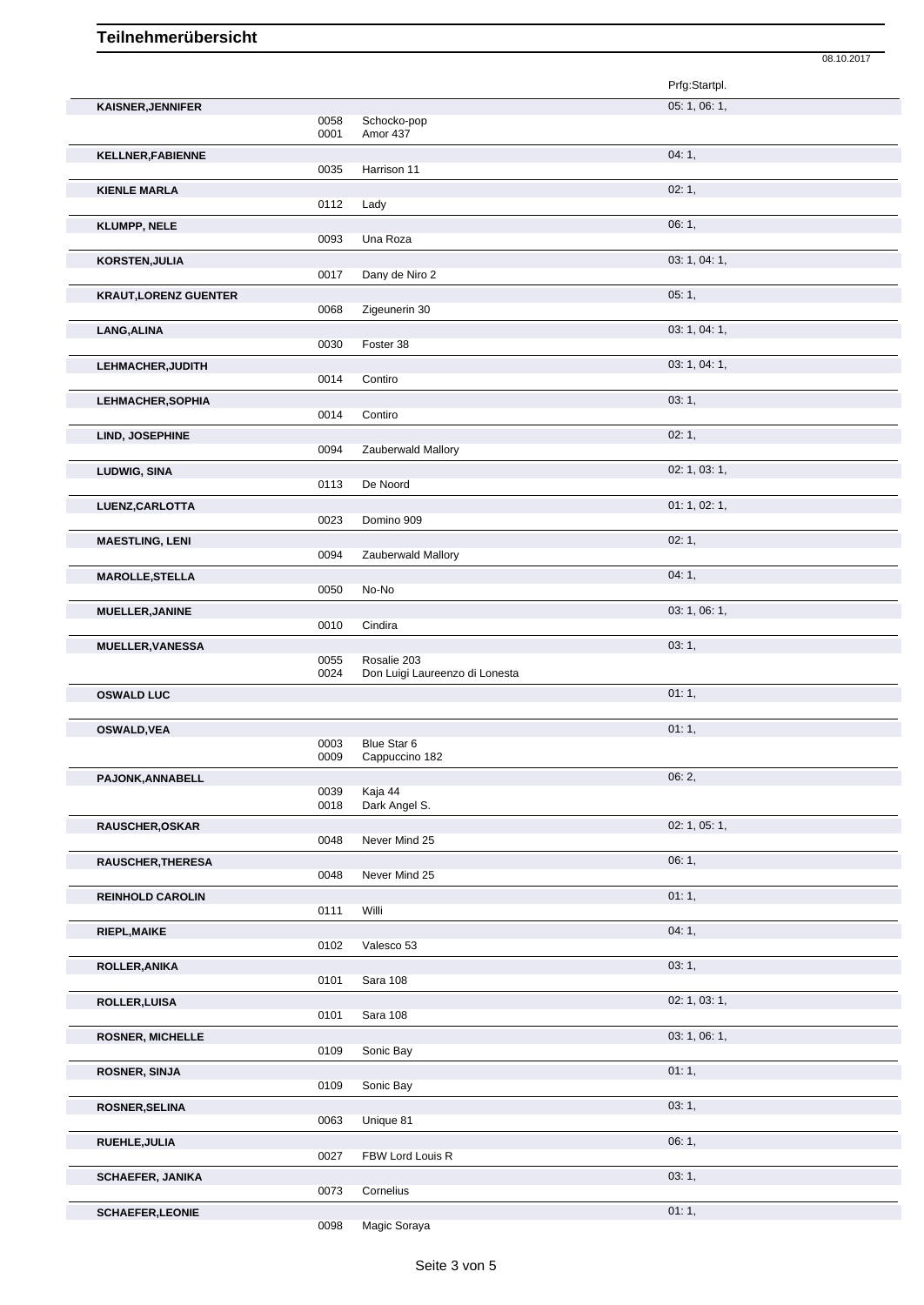|                               |              |                                  | 08.10.2017                                |
|-------------------------------|--------------|----------------------------------|-------------------------------------------|
|                               |              |                                  | Prfg:Startpl.                             |
|                               | 0099         | Bonjour                          |                                           |
| <b>SCHAEFER,LUCA</b>          |              |                                  | 01:1,                                     |
|                               | 0097         | Max                              |                                           |
| <b>SCHLAMP,LEA</b>            | 0062         | Strahlemann 12                   | 03: 1, 04: 1,                             |
| <b>SCHLAMP, PAULA</b>         |              |                                  | 05: 1, 06: 1,                             |
|                               | 0008         | Cantharis 5                      |                                           |
| <b>SCHLICHTER CARINA</b>      |              |                                  | 03: 1, 05: 1,                             |
|                               | 0084         | Lucky                            |                                           |
| <b>SCHMIDINGER, EVA-MARIA</b> |              |                                  | 01:1,                                     |
|                               |              |                                  | 06:1,                                     |
| <b>SCHNEIDER, CHIARA</b>      |              |                                  |                                           |
| <b>SCHNEIDERHAN, JANA</b>     |              |                                  | 02:1,                                     |
|                               |              |                                  |                                           |
| <b>SCHUELE, EVI</b>           |              |                                  | 03: 1, 04: 1,                             |
|                               | 0012         | Coleen 28                        |                                           |
| <b>SCHULER, EMMA</b>          |              |                                  | 02:1,                                     |
| <b>SCHWENK VERENA</b>         |              |                                  | 03: 1,                                    |
|                               | 0074         | Cyka                             |                                           |
| SCHWERDT, ALEXANDRA           |              |                                  | $\cdot$ 0,                                |
|                               | 0096         | Cupido                           |                                           |
|                               | 0096<br>0022 | Cupido<br>Der Knopf              |                                           |
| <b>SENTUERK, ZEYNEP</b>       |              |                                  | 03:1,                                     |
|                               | 0078         | Hurry Up 3                       |                                           |
| SIEGLE, SINA                  |              |                                  | 04:2,                                     |
|                               | 0053<br>0004 | Ratzeputz C<br>Borky du Ruisseau |                                           |
| <b>SOELLNER, CARINA</b>       |              |                                  | 02: 1, 03: 1,                             |
|                               | 0079         | Inspired Alisarah ox             |                                           |
| <b>STEFANEK, NELE</b>         |              |                                  | 01:1,                                     |
|                               | 0092         | Shyla                            |                                           |
| <b>STRAUB JEANETTE</b>        |              |                                  | 02:1,                                     |
|                               | 0071         | Charly Brown                     |                                           |
| <b>STRAUB, MAUREEN</b>        | 0073         | Cornelius                        | 03:1,                                     |
| <b>STURM, FRANZISKA</b>       |              |                                  | 02: 1, 05: 1,                             |
|                               | 0088         | Moonlight Boy                    |                                           |
| <b>SUELZLE LENA</b>           |              |                                  | 01:1,                                     |
|                               |              |                                  |                                           |
| SUHM, JOHANNA                 | 0082         | Jolie Je Táime                   | 01:1,                                     |
|                               |              |                                  | 01: 1, 05: 1,                             |
| THEURER, FRANKA               |              |                                  |                                           |
| TREICHLER, ISANNE             |              |                                  | 04:1,                                     |
|                               | 0025         | Elamy la belle                   |                                           |
| TRIBUSSER MALIA MARIE         |              |                                  | 01:1,                                     |
|                               |              |                                  |                                           |
| TRIBUSSER, NAJA               | 0075         | Di Chiquela                      | 02: 1, 03: 1,                             |
|                               | 0090         | Sapad                            |                                           |
| <b>VEJSADA, MIA</b>           |              |                                  | 01:1,                                     |
|                               |              |                                  |                                           |
| <b>VEJSADA, SARA</b>          |              |                                  | 01:1,                                     |
|                               | 0105<br>0104 | Lennox 146<br>Hofstee's Fresco   |                                           |
| <b>VOELLINGER, LUKAS</b>      |              |                                  | 06:1,                                     |
|                               | 0032         | Greta 100                        |                                           |
| <b>WALTER, JOSEFINA</b>       |              |                                  | 04: 1, 06: 1,                             |
|                               | 0021<br>0040 | Delice 27<br>Kasparow 10         |                                           |
|                               | 0037         | Jillis 2                         |                                           |
| MANIZA ANIETTA                |              |                                  | $0.4 \cdot 1$ $0.5 \cdot 1$ $0.6 \cdot 1$ |

WANKA, ANIETTA

0026 Eurostar T

04: 1, 05: 1, 06: 1,